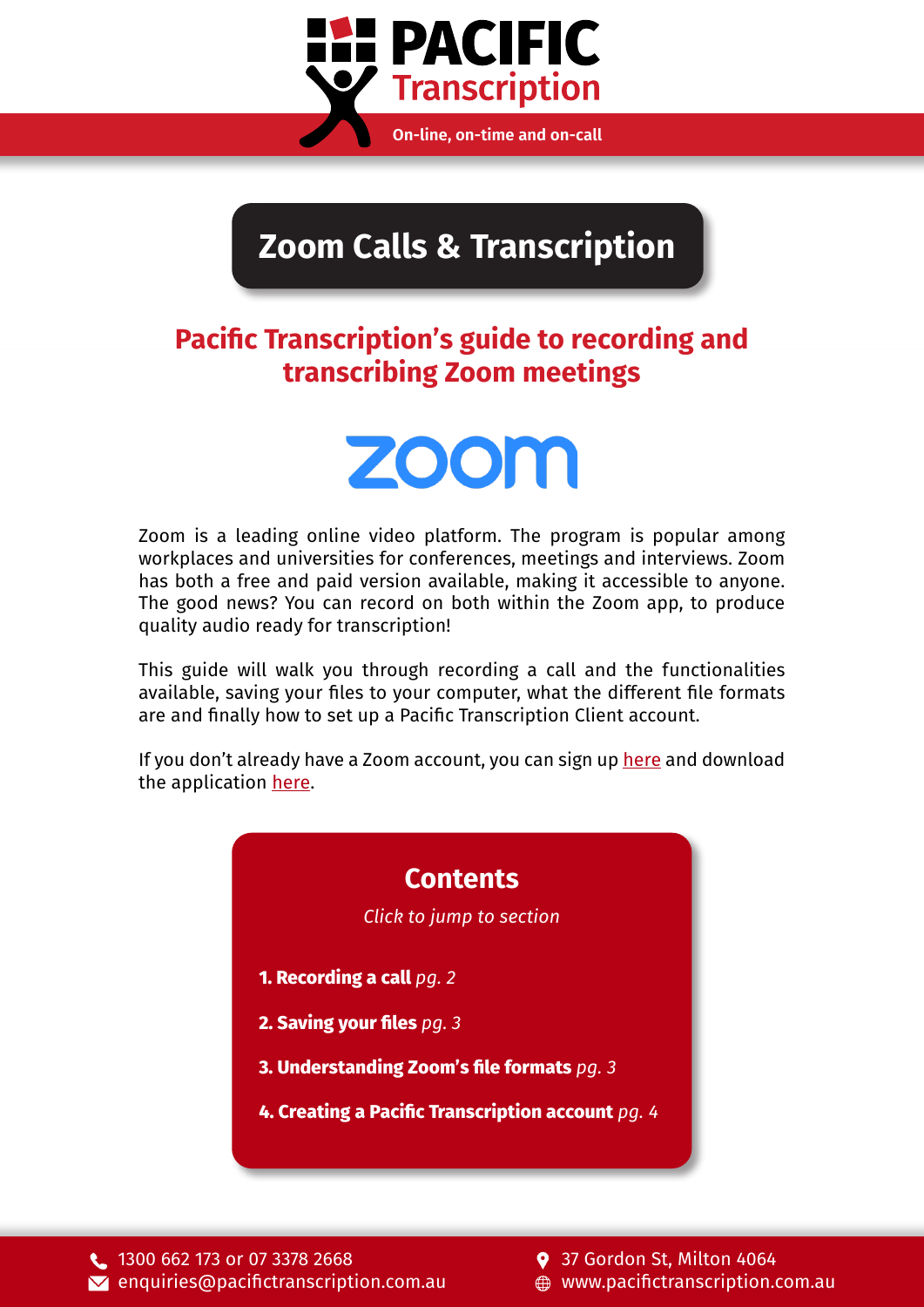## **PACIFIC Transcription**

#### **On-line, on-time and on-call**

#### <span id="page-1-0"></span>**1 Recording a call**

Once you're in a call and ready to record, all you need to do is press the record button at the bottom of your screen.





As soon as the recording starts, everyone in the meeting will be notified through a similar ribbon at the top of their screens.

You can pause or stop the recording at any time with the buttons in the top ribbon or the bottom bar. Pausing and resuming recording will only produce one audio and one video file. However, if you stop the recording, and start again this will create a new audio and video file each time. For transcription purposes, it is best to use the pause function rather than stop, as it will save you having to merge your files later.

There's a great article by Zoom with more information on setting up the record function [here](https://support.zoom.us/hc/en-us/articles/201362473-Local-Recording).

Please note: If you are not the host of the meeting you will first need to ask for permission from the host before being able to record.





The host can grant someone else the ability to record by clicking Manage Participants. In the bar on the left, right click on the person you want to give permission to and select Allow Recording.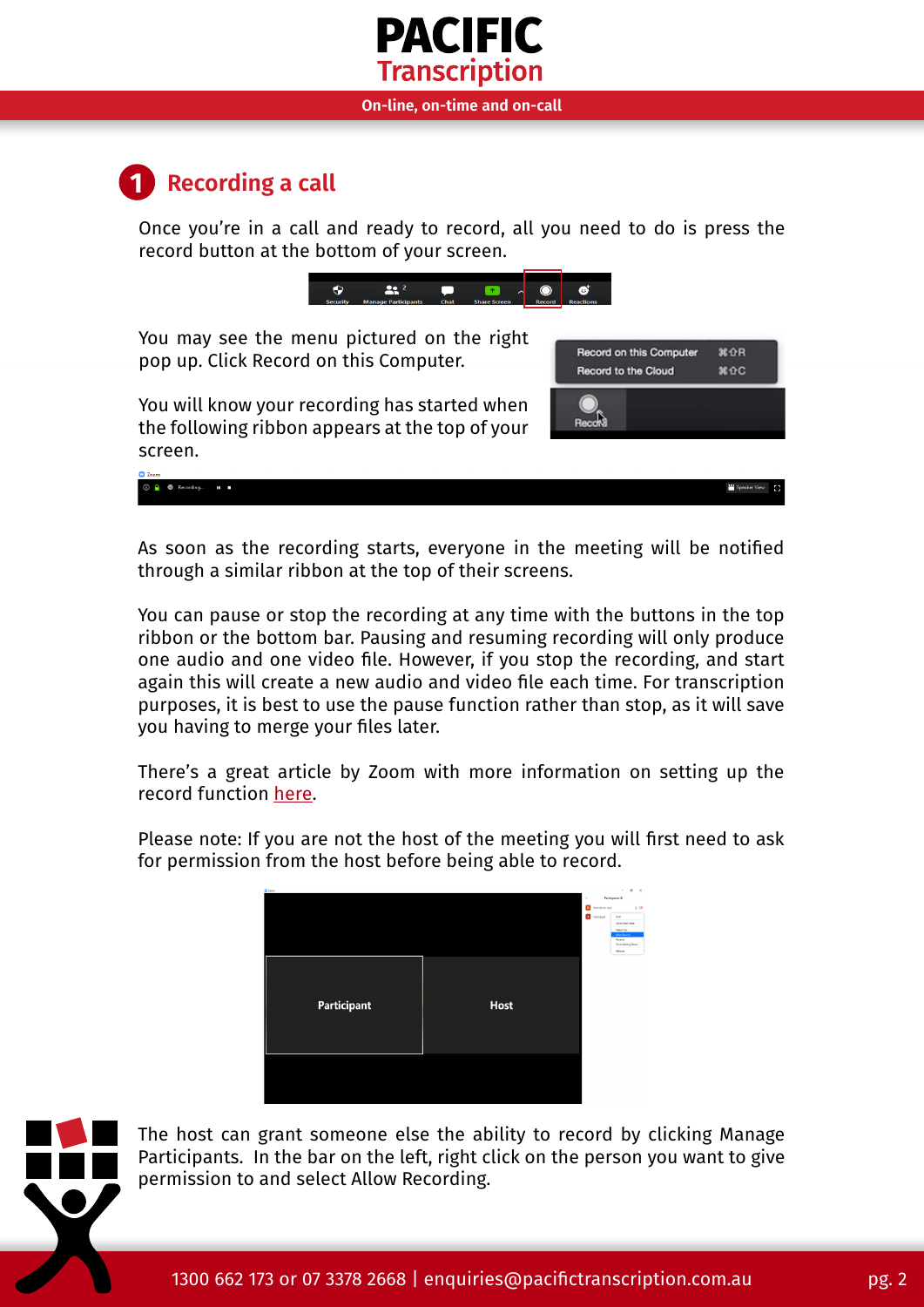

**On-line, on-time and on-call**

## <span id="page-2-0"></span>**2 Saving your files**

When you record a Zoom call the files automatically save to a folder that will open once you exit the call. To change this location, go to your Zoom homepage. Click Settings, then select Recording from the left panel. At the top you can see where your files are currently saved. Click Change to choose a new folder.



You can also select the option "Choose a location for recorded files when the meeting ends" if you would like to decide where to save each recording separately.

### <span id="page-2-1"></span>**3 Understanding Zoom's file formats**

Zoom creates 4 types of files during recording. The MP4 files are the video recordings, and the M4A files are the audio files. There will always be one file titled playback.m3u. This is essentially a playlist of all your MP4 files. If your chat is used during the call you will also see a TXT file.

#### **For transcription purposes, you only need the M4A files.**

Some M4A files can be quite large and time consuming to upload to your Pacific Transcription account. If your files are very long, it is a good idea to convert them to an MP3 format before uploading.



 $\overline{\mathbf{a}}$  zoom 0.mp4

Pacific Transcription suggests using a program called [GoldWave](http://www.goldwave.com/release.php) (for PCs) or [iTunes](http://www.apple.com/au/itunes/) (for Macs and PCs). There are detailed instructions on how to convert M4A files with these programs in our **Reducing and Converting Audio brochure.**